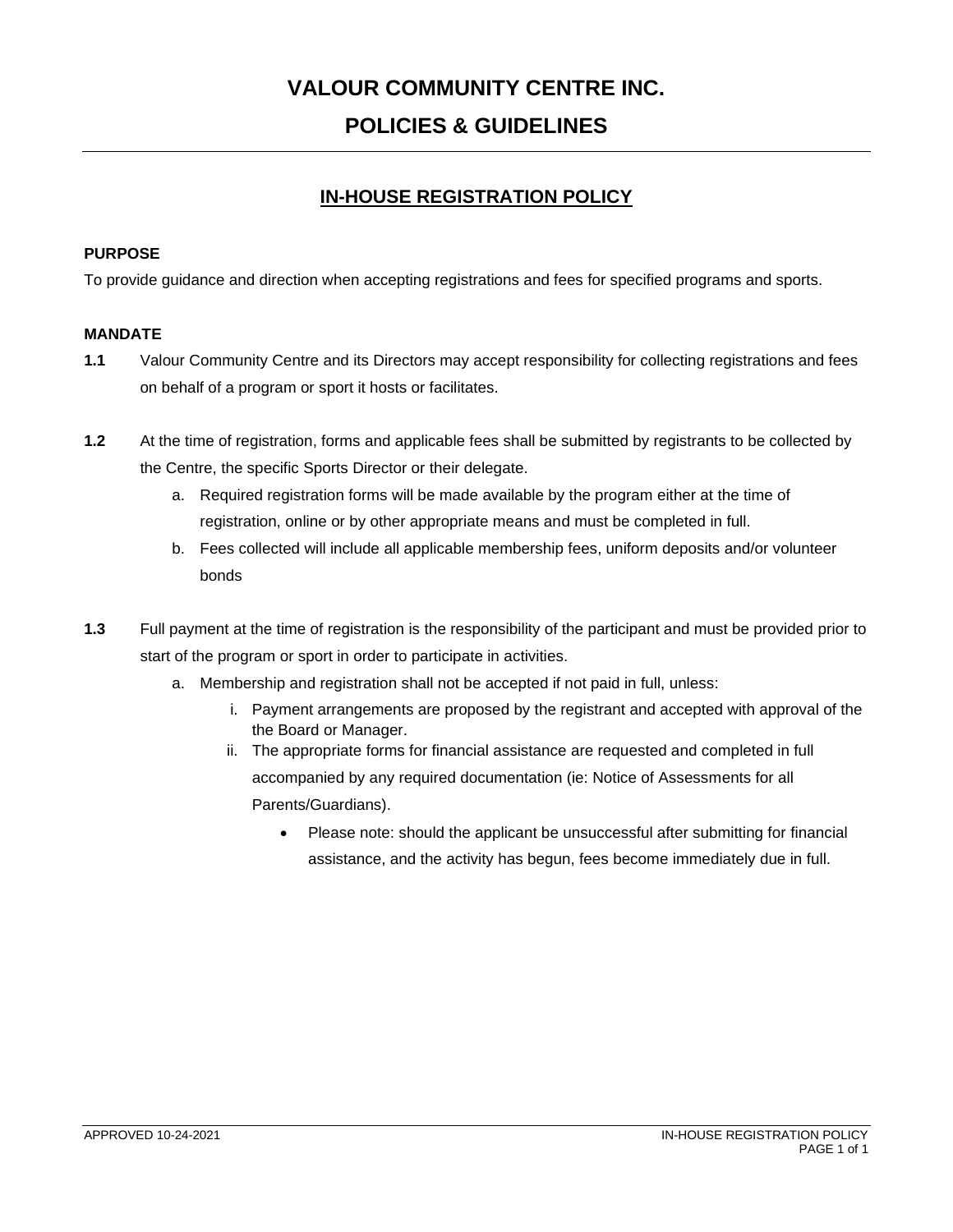# **RESPECTFUL ENVIRONMENT POLICY**

# **PURPOSE**

The Centre is responsible for providing Members and employees with a Respectful Environment free from discrimination, harassment, disruptive conflict, and violence. This includes but is not limited to: *Sexual harassment or discrimination based on ancestry, race or ethnic or national origin, colour, religion, age, sex, marital status, family status, physical or mental disability, and sexual orientation.*

Everyone has the responsibility for maintaining a Respectful Environment. Use discretion and recognize the sensitivities of others regardless of a person's status at the Centre: employee, volunteer, family member, friend, or any other patron.

#### **MANDATE**

The Valour Community Centre Inc. is committed to providing an environment safe from threats and violence for all Members. It is expected all Members, patrons, volunteers, and employees will comply with this Respectful Environment.

#### **DEFINITIONS**

Although disrespectful behaviour, conflict, and harassment can be defined, in practice they can overlap. The following conduct illustrates the different types of concerns which may arise:

**Disrespectful Behaviour** is improper behaviour which is unwelcome and inappropriate. It may happen once or continue over time. It can include:

- *Rude comments and swearing as well as spreading unfounded or misinformed rumors which damage peoples' reputations.*
- *Actions which invade privacy or personal property or unwelcome gestures.*
- *Displays or distribution of printed or electronic material which offends.*

**Disruptive Conflict** is defined as an ongoing dispute or a communication breakdown between two or more individuals which impacts their ability to work or participate productively and cooperatively in the Centre.

**Harassment or discrimination** is any behavior which demeans, humiliates, or embarrasses a person, and which a respectful person should have known would be unwelcome. It may be a single incident or continue over time. It includes:

- *Verbal abuse*
- *Actions such as touching or pushing*